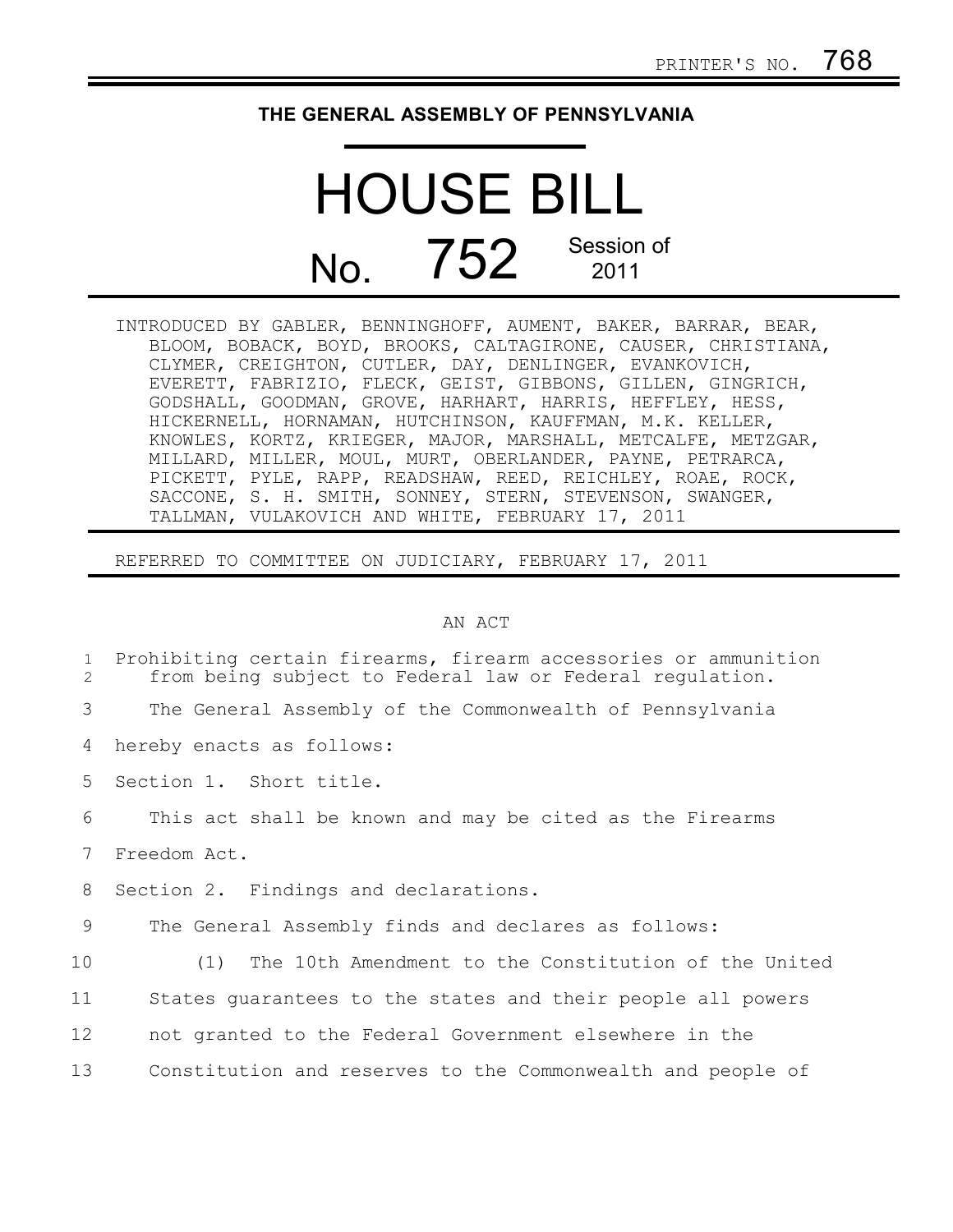Pennsylvania certain powers as they were understood at the time that Pennsylvania was admitted to statehood in 1787. The guaranty of those powers is a matter of contract between the Commonwealth and people of Pennsylvania and the United States as of the time that the compact with the United States was agreed upon and adopted by Pennsylvania and the United States in 1787. 1 2 3 4 5 6 7

(2) The 9th Amendment to the Constitution of the United States guarantees to the people rights not granted in the Constitution and reserves to the people of Pennsylvania certain rights as they were understood at the time that Pennsylvania was admitted to statehood in 1787. The guaranty of those rights is a matter of contract between the Commonwealth and people of Pennsylvania and the United States as of the time that the compact with the United States was agreed upon and adopted by Pennsylvania and the United States in 1787. 8 9 10 11 12 13 14 15 16 17

(3) The regulation of intrastate commerce is vested in the states under the 9th and 10th Amendments to the Constitution of the United States, particularly if not expressly preempted by Federal law. Congress has not expressly preempted state regulation of intrastate commerce pertaining to the manufacture on an intrastate basis of firearms, firearms accessories and ammunition. 18 19 20 21 22 23 24

(4) The 2nd Amendment to the Constitution of the United States reserves to the people the right to keep and bear arms as that right was understood at the time that Pennsylvania was admitted to statehood in 1787, and the guaranty of the right is a matter of contract between the Commonwealth and people of Pennsylvania and the United States as of the time 25 26 27 28 29 30

20110HB0752PN0768 - 2 -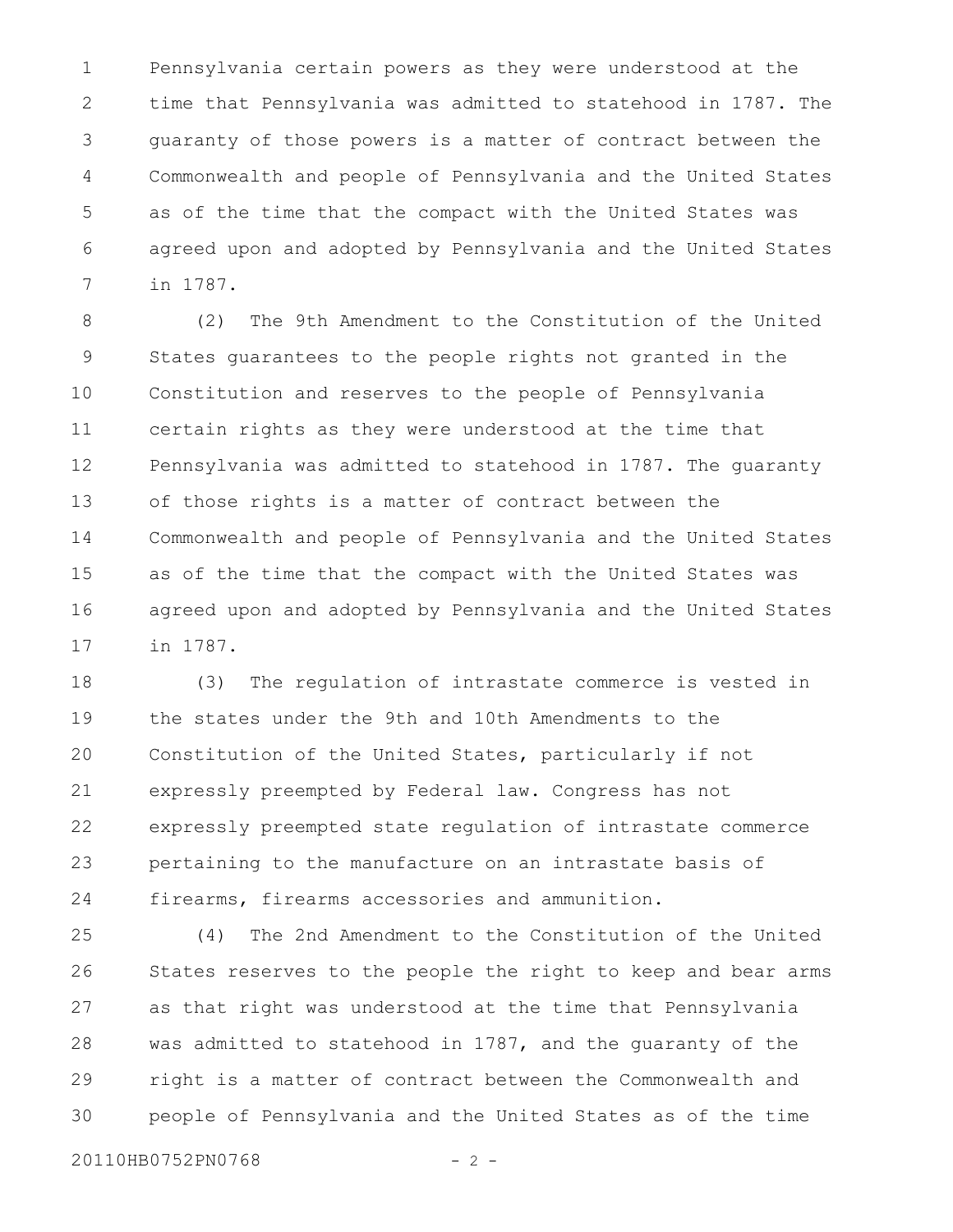that the compact with the United States was agreed upon and adopted by Pennsylvania and the United States in 1787. 1 2

(5) Section 21 of Article I of the Constitution of Pennsylvania clearly secures to Pennsylvania citizens, and prohibits government interference with, the right of individual Pennsylvania citizens to keep and bear arms. Section 3. Definitions. 3 4 5 6 7

The following words and phrases when used in this act shall have the meanings given to them in this section unless the context clearly indicates otherwise: 8 9 10

"Borders of Pennsylvania." The geographic boundaries of Pennsylvania. 11 12

"Firearms accessories." Items that are used in conjunction with or mounted on a firearm but are not essential to the basic function of a firearm. 13 14 15

"Generic and insignificant parts." The term includes springs, screws, nuts and pins. 16 17

"Manufactured." The creation of a firearm, a firearm accessory or ammunition from basic materials for functional usefulness. 18 19 20

Section 4. Prohibitions. 21

(a) Federal law.--A personal firearm, a firearm accessory or ammunition that is manufactured commercially or privately in Pennsylvania and that remains within the borders of Pennsylvania shall not be subject to Federal law or Federal regulation, including registration, under the authority of Congress to regulate interstate commerce. 22 23 24 25 26 27

(b) Applicability.--This section shall apply to a firearm, a firearm accessory or ammunition that is manufactured in Pennsylvania from basic materials and that can be manufactured 28 29 30

20110HB0752PN0768 - 3 -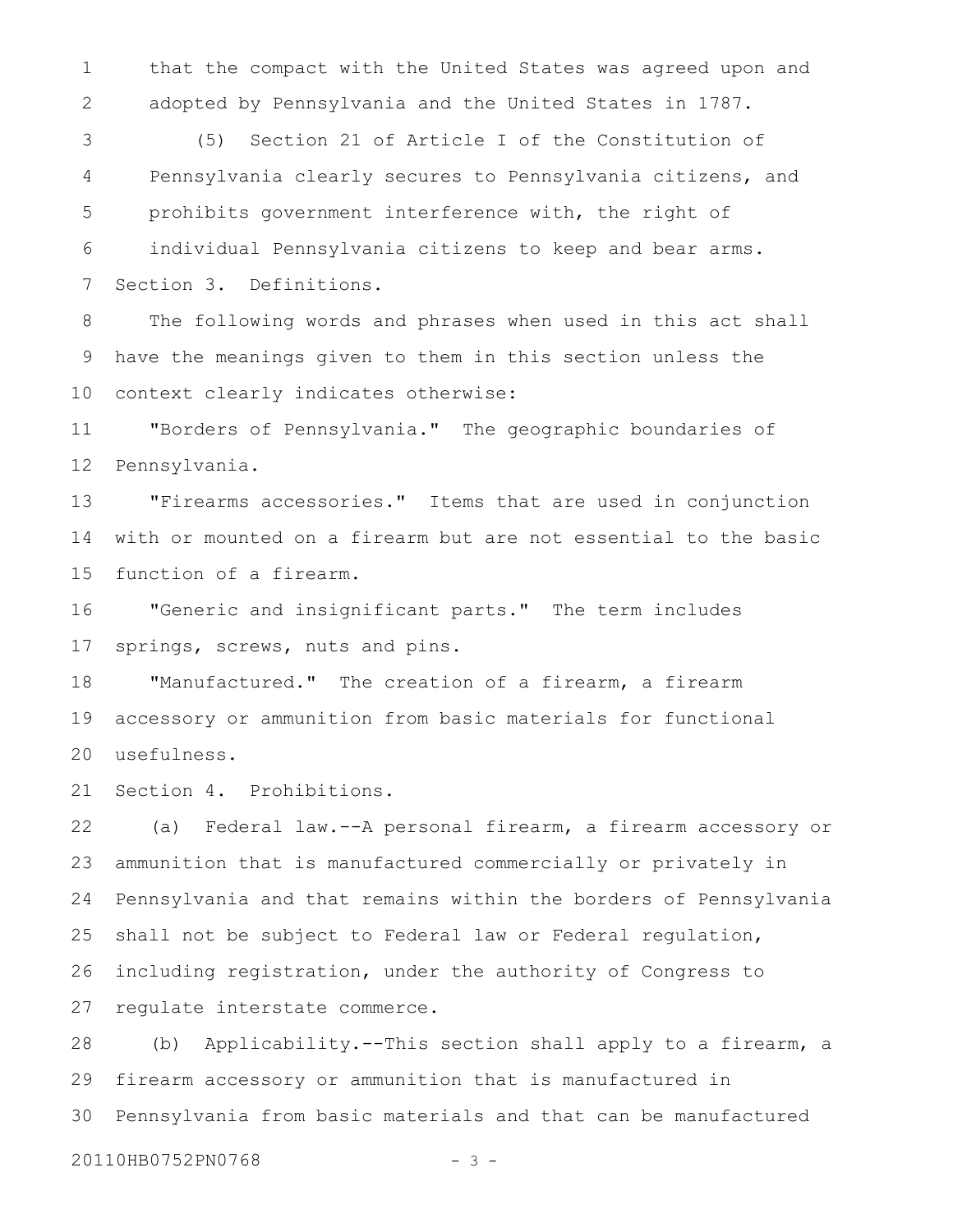without the inclusion of any significant parts imported from another state. Generic and insignificant parts that have other manufacturing or consumer accessories or ammunition, and their importation into Pennsylvania and incorporation into a firearm, a firearm accessory or ammunition manufactured in Pennsylvania shall not subject the firearm, firearm accessory or ammunition to Federal regulation. 1 2 3 4 5 6 7

8

(c) Declarations.--The General Assembly declares as follows: (1) That a personal firearm, a firearm accessory or ammunition that is manufactured commercially or privately in Pennsylvania and that remains within the borders of Pennsylvania has not traveled in interstate commerce. 9 10 11 12

(2) That basic materials are not subject to Congressional authority to regulate firearms, firearms accessories and ammunition under interstate commerce as if they were actually firearms, firearms accessories or ammunition and that the authority of Congress to regulate interstate commerce in basic materials does not include authority to regulate firearms, firearms accessories and ammunition made in Pennsylvania from those materials. Firearms accessories that are imported into Pennsylvania from another state and that are subject to Federal regulation as being in interstate commerce do not subject a firearm to Federal regulation under interstate commerce because they are attached to or used in conjunction with a firearm in Pennsylvania. 13 14 15 16 17 18 19 20 21 22 23 24 25 26

(d) Exceptions.--This section shall not apply to any of the following: 27 28

(1) A firearm that cannot be carried and used by one person. 29 30

20110HB0752PN0768 - 4 -